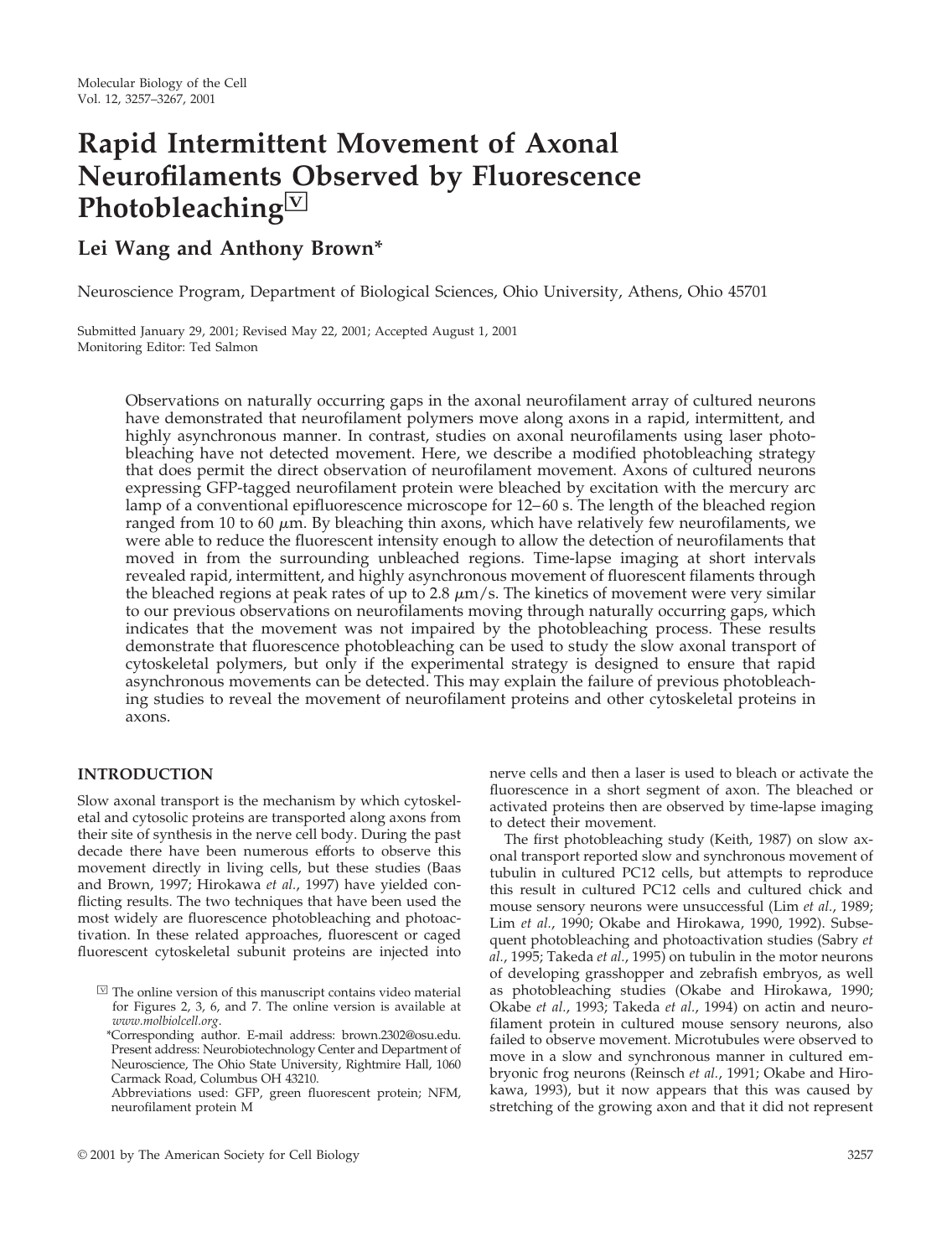bona fide slow axonal transport (Okabe and Hirokawa, 1992; Chang *et al.*, 1998). The significance of the microtubule movement in frog neurons has not been resolved with certainty, but the failure of most photobleaching and photoactivation studies to detect movement appears to indicate that cytoskeletal proteins do not move en masse along axons  $(Brown, 2000).$ 

We have demonstrated the movement of neurofilament polymers in cultured nerve cells using green fluorescent protein (GFP) fused to the amino terminus of neurofilament protein M (Wang *et al.*, 2000), and very similar findings have been reported using GFP fused to the amino terminus of neurofilament protein H (Roy *et al.*, 2000). To observe movement, we took advantage of the discontinuous distribution of neurofilaments along axons of cultured rat sympathetic neurons, which results in naturally occurring gaps in the axonal neurofilament array. Time-lapse imaging revealed the rapid movement of neurofilament polymers through these neurofilament-deficient regions, but the movements were frequently interrupted by prolonged pauses. The neurofilaments moved at peak rates of up to 3  $\mu$ m/s, which approaches the rate of vesicle transport, but the movements were highly asynchronous and many of the neurofilaments did not move at all during the observation period. These observations suggest that the actual rate of movement in slow axonal transport is fast, but that the overall rate is slow because the rapid movements are interrupted by prolonged pauses (Brown, 2000).

If rapid infrequent movements are a general feature of slow axonal transport, then why was this not observed in previous photobleaching and photoactivation studies on cytoskeletal proteins? One possible explanation is that those studies were designed with the explicit expectation of a slow and synchronous movement (Brown, 2000). For example, it is important to note that the extent of bleaching in the photobleaching studies was only partial, typically reducing the fluorescent intensity in the axon by 50–90% (Okabe *et al.*, 1993; Okabe and Hirokawa, 1993). If the residual unbleached fluorescence in the bleached region exceeded the fluorescent intensity of the moving polymers, then it is likely that their movement would not have been detected. In fact, Lim *et al.* (1990) estimated that as much as 10–20% of the fluorescent protein could have moved through the photobleached regions without detection in their experiments, and similar detection limits also have been estimated for the fluorescence photoactivation technique (Sabry *et al.*, 1995). The inability of the photobleaching studies to detect movement may have been compounded by the length of the bleached regions (3–5  $\mu$ m), which is too short to allow filaments to be tracked through successive time-lapse intervals, and by the duration of the time-lapse intervals (typically 5 min or more), which is too long to enable rapid movements to be detected.

If the above reasoning is correct, then it should be possible to observe slow axonal transport with the use of fluorescence photobleaching if the experimental strategy is designed to ensure that rapid asynchronous movement of cytoskeletal polymers can be detected in the bleached regions. To test this hypothesis, we have modified the conventional photobleaching strategy that has been used in previous studies. By bleaching thin axons, which have relatively few neurofilaments, we were able to reduce the fluorescent intensity in the axon enough to allow the detection of neurofilaments that moved in from the surrounding unbleached regions. To enhance our ability to detect moving filaments, we bleached long regions of axon  $(10-60 \mu m)$  in length) and acquired images using short time-lapse intervals (4- to 5-s duration). We observed rapid, intermittent, and highly asynchronous movement of neurofilaments through the bleached regions at peak rates of up to 2.8  $\mu$ m/s. A comparison of the motility in bleached regions and naturally occurring gaps indicates that there was no impairment associated with the photobleaching process. These results demonstrate that fluorescence photobleaching can reveal slow axonal transport, but only if the experimental strategy is designed to ensure the detection of rapid and asynchronous movements. This may explain the failure of previous photobleaching studies to reveal the movement of neurofilaments and other cytoskeletal proteins in axons.

## **MATERIALS AND METHODS**

#### *Cell Culture*

Neurons dissociated from superior cervical ganglia of neonatal (P0-P1) rats were plated onto glass coverslips coated with poly-Dlysine (Sigma, St. Louis, MO; *M*w, 70–150,000) and Matrigel (Collaborative Research, Bedford, MA; 10  $\mu$ g/ml). Cultures were maintained at 37°C in Liebovitz's L-15 medium (GIBCO Life Technologies, Grand Island, NY; phenol red-free) supplemented with 0.6% glucose, 2 mM L-glutamine, 100 ng/ml 2.5S nerve growth factor (Collaborative Research), 10% adult rat serum (prepared by the method of Hawrot and Patterson, 1979), and 0.5% hydroxypropylmethylcellulose (Methocel, Dow Corning, Midland, MI) as described by Koehnle and Brown (1999).

#### *Cloning and Transfection*

The GFP–neurofilament protein M (NFM) expression vector, which directs the expression of the F64L/S65T variant of GFP (Clontech, Palo Alto, CA) linked to the amino terminus of rat NFM, has been described previously (Wang *et al.*, 2000). The purified plasmid (300  $\mu$ g/ml in 50 mM potassium glutamate; pH 7.0) was injected directly into the nucleus of cultured neurons with the use of a PLI-100 pressure injector (Harvard Apparatus, Holliston, MA). All injections were performed between 20 and 24 h after plating. Micropipettes were pulled from standard thick-wall borosilicate glass tubing (World Precision Instruments, Sarasota, FL) with the use of a P-97 Flaming-Brown pipette puller (Sutter Instruments, Novato, CA). In most experiments, the plasmid was coinjected with 1.25 mg/ml (*M*w 10,000) tetramethylrhodamine dextran (Sigma) to allow visual confirmation of the injection procedure.

#### *Live-cell Imaging and Fluorescence Photobleaching*

All experiments were performed at 2–3 d after transfection. Cells were placed in a sealed chamber containing oxygen-depleted culture medium, as previously described (Wang *et al.*, 2000), and were maintained at  $\sim$  35°C on the stage of a Nikon Diaphot 300 inverted microscope (Nikon, Garden City, NY) with the use of a Nicholson ASI-400 Air Stream Incubator (Nevtek, Burnsville, VA). Axons were observed by differential interference contrast and epifluorescence microscopy with the use of a Nikon 100x/1.4NA Plan Apo oil immersion objective and an fluoresceinisothiocyanate (FITC)/EGFP filter set (HQ 41001, Chroma Technology, Brattleboro, VT). Images were acquired with the use of a Quantix cooled CCD camera (Roper Scientific, Trenton, NJ) equipped with a Kodak KAF1400 chip (Rochester, NY). The camera was operated at maximum gain with a readout rate of 5 MHz and no pixel binning. For photobleaching, the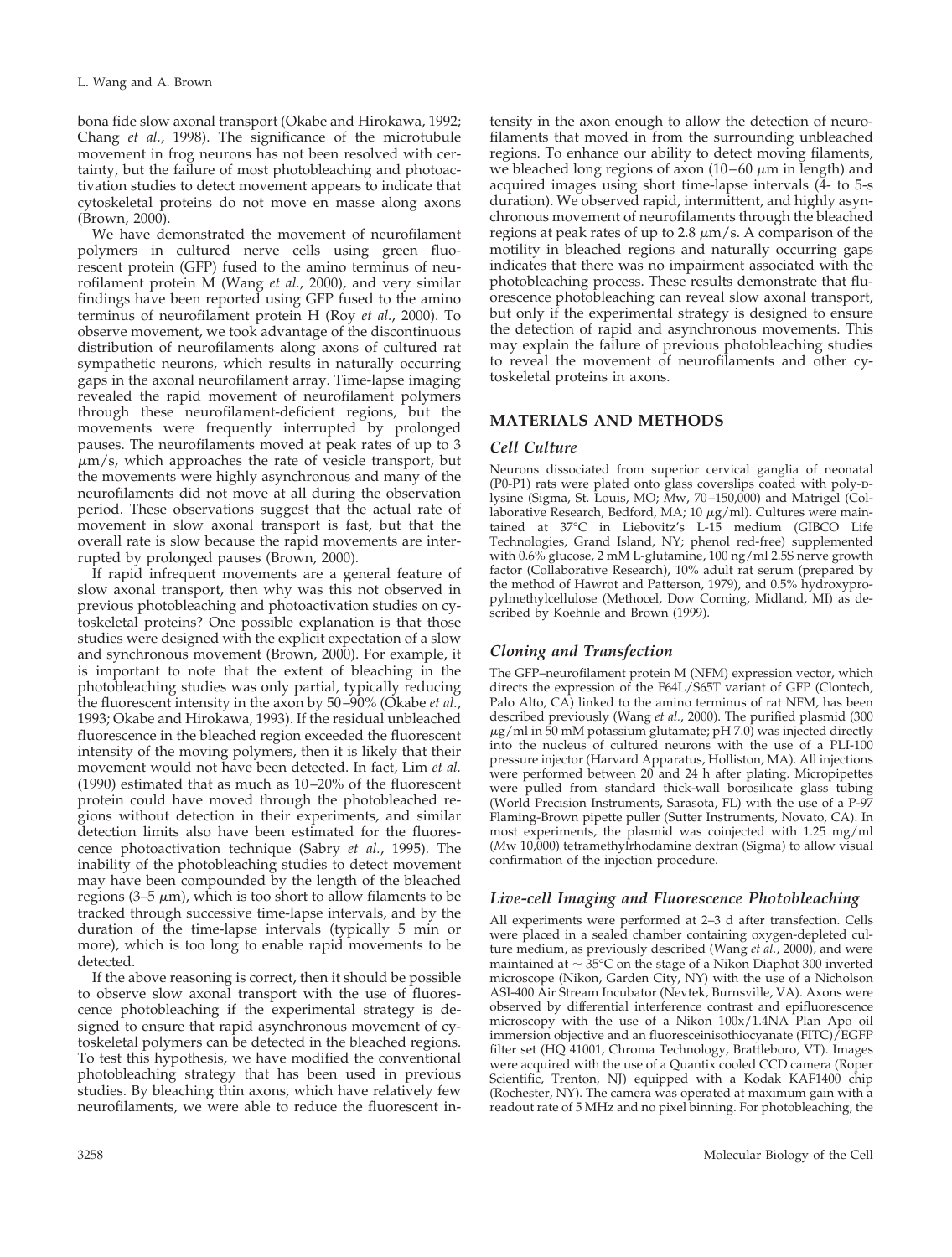GFP was excited by continuous unattenuated illumination with the 100-W mercury arc lamp and an FITC/EGFP filter set for 12–60 s (average,  $33 \text{ s}$ ;  $n = 75$ ). In general, the bleaching was performed in medial and distal regions of the axonal arbor at least  $100 \mu m$  from the growth cone. The radiance of the illumination at the specimen plane was 600 kW/m2 (measured using a LI-190SA Quantum Sensor, LI-COR, Lincoln, NE), and the size of the photobleached region was adjusted in the range of  $10-60 \mu m$  using a field aperture diaphragm in the epifluorescence illumination light path. For timelapse imaging, the epifluorescent illumination was attenuated to 10% of its original intensity using a neutral density filter and images were acquired with 1-s exposures at 4- or 5-s intervals. The delay between the end of the photobleaching and the start of the timelapse imaging was typically  $\leq$ 2 min and was never more than 5 min. The number of regions bleached per neuron ranged from 1–6 (average, 2.9), but we never bleached more than one region within the same axonal branch (i.e., multiple bleached regions within a single cell were separated from each other by at least one major branch point).

#### *Image Processing and Analysis*

Motion analysis was performed by tracking the position of the leading or trailing ends of the filaments in successive time-lapse image frames using the Trackpoints drop-in motion analysis module of Metamorph software (Universal Imaging, Downingtown, PA). The average fluorescent intensity in bleached and unbleached axons was quantified using the segmented mask method developed by Brown *et al.* (1992).

#### **RESULTS**

To observe neurofilaments by fluorescence microscopy, we transfected cultured neurons from the superior cervical ganglia of neonatal rats with a plasmid coding for rat neurofilament protein M linked at its N-terminus to GFP (GFP-NFM). In a previous study on these neurons (Wang *et al.*, 2000), we showed that 1) this plasmid directs the expression of the GFP-NFM fusion protein, 2) the GFP-NFM coassembles with endogenous neurofilament proteins,  $3 \geq 96\%$  of the GFP-NFM polymerizes, and 4) the GFP-NFM incorporates into all axonal neurofilaments. Thus, the presence of GFP at the N-terminus of NFM does not appear to interfere with the assembly properties of this neurofilament protein.

To detect the movement of neurofilaments across the photobleached regions, we selected thin axons, which are less bright because they contain fewer neurofilaments. We found that axons of this thickness could be bleached to the desired extent by continuous excitation of the GFP fluorescence for 12–60 s (Figure 1A and B). The rate of bleaching in the illuminated region was most rapid initially and decreased in a nonlinear manner with increasing time (Figure 1D). After 60 s, the average fluorescent intensity in the bleached region was reduced by  $95 \pm 3\%$  (n = 4). The photobleaching kinetics could not be modeled with a simple exponential function, which indicates that the decline in fluorescence was not a first-order process. We suspect that this was due to diffusion of fluorescent nonbleached neurofilament subunits into the illuminated region during the long photobleaching exposure. Inspection of the axons by differential interference contrast microscopy demonstrated that there was no alteration of axonal morphology associated with the bleaching process. Permeabilization of axons after photobleaching revealed that neurofilament polymers extended throughout the bleached region and that there was no alter-



D. Photobleaching kinetics



**Figure 1.** Fluorescence photobleaching. (A) A fluorescent axon before photobleaching. (B) The same axon after photobleaching by continuous excitation of the fluorescence for 60 s. The white arrowheads mark the proximal and distal ends of the bleached region, which measured  $26 \mu m$  in length. (C) The same axon after extraction and fixation, stained for NF-L by immunofluorescence microscopy. Note that the axonal neurofilaments are continuous across the bleached region. To examine this quantitatively, we measured the mean fluorescence intensities in the bleached and flanking regions for five axons. The average ratio of these fluorescence intensities was  $0.97 \pm 0.34$  (n = 5) for the GFP fluorescence (before photobleaching) and  $0.98 \pm 0.36$  (n = 5) for the NF-L immunofluorescence (after photobleaching and immunostaining). The variability in these ratios reflects natural variations in axonal neurofilament content along the length of the axons. Statistical analysis of the data with the use of a paired  $t$  test revealed no significant difference ( $p = 0.87$ ). (D) The kinetics of photobleaching. The error bars represent the SD about the mean for four axons. Scale bar  $= 5 \mu m$ .

ation in the assembly state of the neurofilament protein associated with the bleaching process (Figure 1C).

Time-lapse imaging of photobleached axons revealed the movement of fluorescent structures into the bleached regions. We observed a total of 75 photobleached regions in 26 different cells, and the duration of the time-lapse movies ranged from 4 to 13 min. We analyzed the movement of all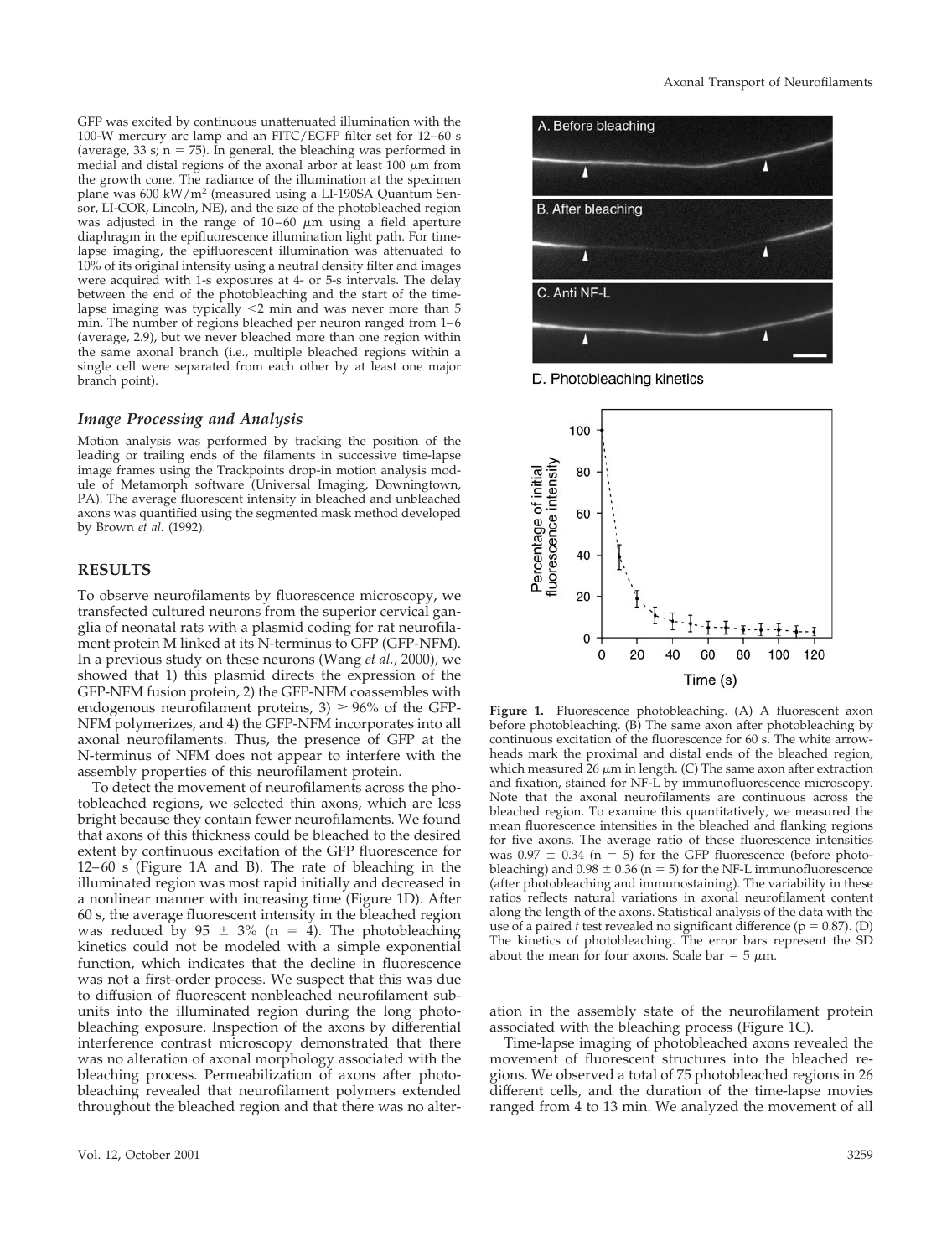fluorescent structures that exhibited a net displacement of at least 10 pixels  $(0.685 \mu m)$  during the entire observation period. Seventy-nine percent  $(n = 72)$  of these structures were filamentous in shape and ranged from 0.7 to 15.8  $\mu$ m in length (average, 4.5  $\mu$ m; n = 64). The average width of these fluorescent filaments was  $0.28 \pm 0.05 \ \mu m$  (n = 48), which is comparable to the diffraction-limited resolution of the light microscope. For this reason, we cannot exclude the possibility that these fluorescent filaments may represent bundles of two or more neurofilaments. The remaining  $21\%$  (n = 19) of the moving structures were not filamentous in appearance. Seventeen of these structures were punctate fluorescent dots with an average diameter of  $0.30 \pm 0.03 \mu$ m, also comparable to the diffraction-limited resolution, and the other two were fluorescent blobs that were larger than the diffractionlimited resolution. One of these blobs measured 1.2  $\mu$ m long and 0.48  $\mu$ m wide, and the other measured 1.7  $\mu$ m long and  $0.41 \mu m$  wide. Measurement of the total GFP fluorescence in dots, blobs, and filaments indicated that the filaments represented  $\geq$ 97% of the transported GFP-NFM protein.

The fluorescent filaments moved rapidly, and their movements often were interrupted by prolonged pauses. For example, Figure 2 shows a short filament that moved through a photobleached region in an anterograde direction, pausing twice en route, and Figure 3 shows a longer filament that moved into a photobleached region in an anterograde direction and then stopped. Later footage of the latter filament (not shown) revealed that it remained paused for  $\sim$ 6 min and then abruptly resumed its anterograde movement and exited the bleached region. The filaments in Figures 2 and 3 were typical of most filaments (64 of 72 filaments) in that they moved into the bleached regions after the start of the time-lapse imaging. These filaments were relatively bright because they originated from nonbleached regions of axon that flanked the bleached region. The remainder of the filaments ( $n = 8$ ) were located in the photobleached region at the start of the time-lapse imaging. Some of these filaments  $(n = 4)$  were relatively bright, suggesting that they had moved into the photobleached region in the brief delay (typically a few minutes) between the end of the photobleaching and the start of time-lapse image acquisition. Other filaments ( $n = 4$ ) were relatively faint, suggesting that they may have moved into the bleached region during the photobleaching exposure.

Figure 4 shows the motile behavior of six representative filaments. Filaments were observed to move in both directions, but 69% moved in a net anterograde direction. Many filaments exhibited brief reversals of direction, but we did not observe any reversals that were sustained for a duration of  $> 5$  s or a distance of  $> 4.1 \mu m$ . To analyze the pausing behavior of the filaments quantitatively, we defined pausing as a movement of less than one pixel per second (0.0685  $\mu$ m/s), which we estimate to be the precision limit of our measurements (Wang *et al.*, 2000). For the 72 filaments that we tracked, the average time spent pausing was 67%, but this is certain to be an underestimate for the entire neurofilament population because we could only track filaments that moved; filaments that paused throughout the observation period could not be detected because they did not move into the bleached region (Wang *et al.*, 2000). The average velocity, excluding pauses, ranged from 0.15 to 1.26  $\mu$ m/s in the anterograde direction (average,  $0.56 \ \mu m/s$ ; n = 50) and



**Figure 2.** Anterograde movement of a short fluorescent filament  $(2.3 \mu m)$  in length) through the photobleached region of an axon. The images shown here were selected from a time-lapse movie in which images were acquired at 5-s intervals. The white arrowheads mark the leading and trailing ends of the filament. The filament moved rapidly through the photobleached region at an average velocity of  $0.66 \mu m/s$ , pausing twice en route. The complete movie can be viewed online at *www.molbiolcell.org*. Proximal is left, and distal is right. Scale bar =  $5 \mu m$ . Video: Time compression =  $30:1$ .

from 0.17 to 1.35  $\mu$ m/s in the retrograde direction (average, 0.62  $\mu$ m/s; n = 22; Figure 5). The net average velocity for all the filaments, excluding pauses (considering anterograde velocities as positive and retrograde velocities as negative), was  $0.18 \mu m/s$  in the anterograde direction. The peak velocity ranged from 0.36 to 1.70  $\mu$ m/s in the anterograde direction (average,  $1.07 \ \mu m/s$ ;  $n = 50$ ) and from 0.48 to 2.77  $\mu$ m/s in the retrograde direction (average, 1.52  $\mu$ m/s; n = 22; Figure 5).

The movements of the dots and blobs were also frequently interrupted by pauses of varying duration. However, in contrast to the filaments,  $88\%$  (n = 15) of the dots and  $100\%$  $(n = 2)$  of the blobs moved in a net retrograde direction. The average velocities of the fluorescent blobs, excluding pauses, were  $0.16$  and  $0.78 \mu m/s$ , respectively, in the retrograde direction (average,  $0.47 \ \mu m/s$ ; n = 2), and their peak velocities were 0.50 and 1.63  $\mu$ m/s, respectively, also in the retrograde direction (average,  $1.07 \mu m/s$ ; n = 2). On occasion, we have observed filamentous structures condense into blob-like struc-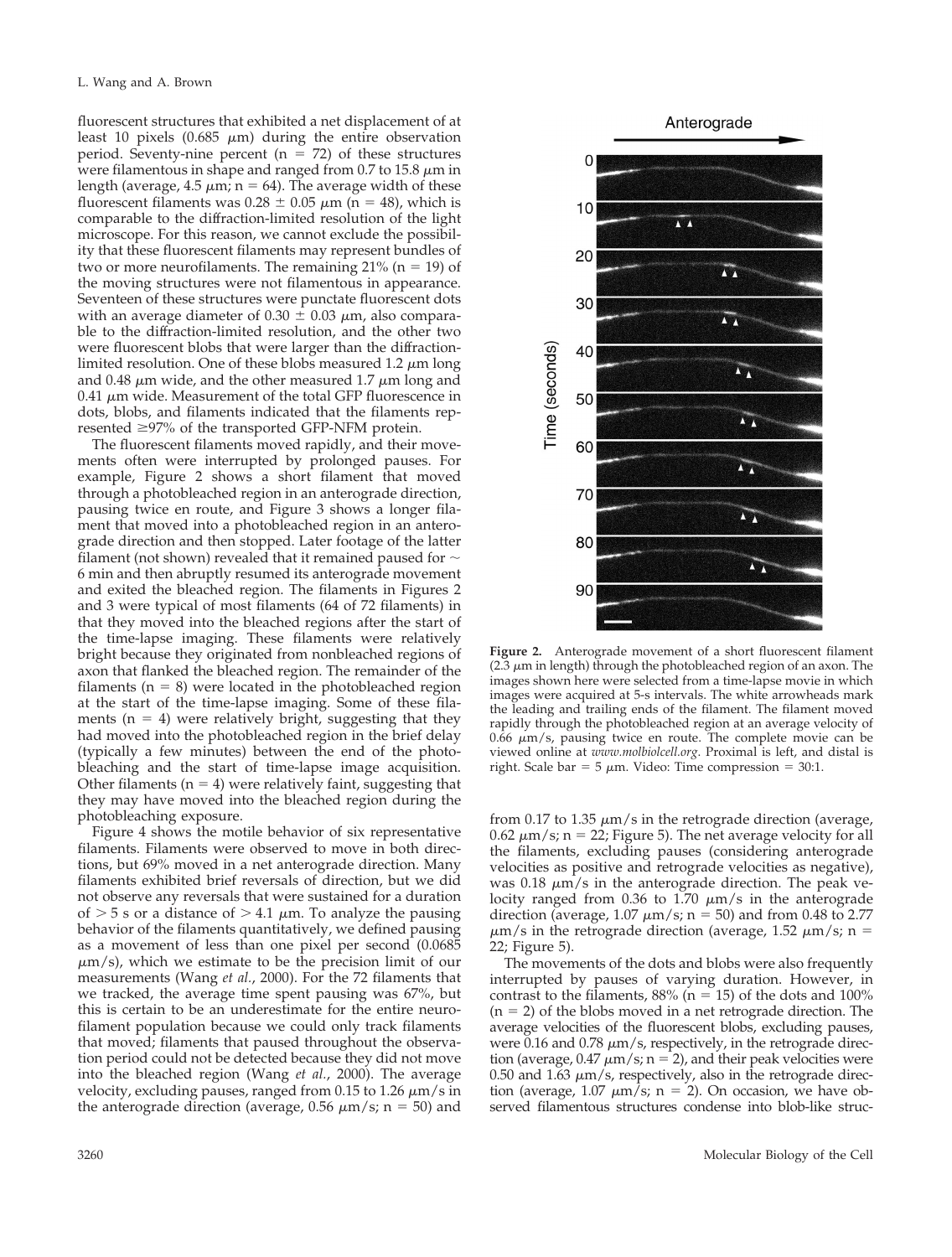

**Figure 3.** Anterograde movement of a long fluorescent filament ( $7.3 \mu$ m in length) through the photobleached region of an axon. The images shown here were selected from a time-lapse movie in which images were acquired at 4-s intervals. The white arrowheads mark the leading and trailing ends of the filament. The filament moved rapidly into the photobleached region at an average velocity of 0.44  $\mu$ m/s. Subsequently, the filament paused for 6 min and then moved out of the photobleached region in the same direction (not shown). The complete movie can be viewed online at *www. molbiolcell.org*. Note that this filament exhibited uneven incorporation of GFP-NFM, resulting in fiduciary marks along its length that are reminiscent of the fluorescent speckles described by others (Waterman-Storer and Salmon, 1998). The fact that these speckles maintained a fixed position relative to the ends of the filament indicates that the movement cannot be accounted for by a treadmilling phenomenon, such as has been described for microtubules and microfilaments in other cell types. and distal is right. Scale  $bar = 5 \mu m$ . Video: Time compression = 24:1.

tures, which indicates that the blobs could represent filaments (or bundles of two or more filaments) that folded or looped back on themselves during their movement along the axon.

Figure 6 shows an example of this behavior, in which a filament appeared to fold, unfold, and then refold over the course of 44 s. The average velocity of the fluorescent dots, excluding pauses, ranged from  $0.06$  to  $0.10 \mu m/s$  in the anterograde direction (average,  $0.08 \mu m/s$ ; n = 2) and from 0.13 to 0.60  $\mu$ m/s in the retrograde direction (average, 0.32  $\mu$ m/s; n = 15). An example of the movement of a fluorescent dot is shown in Figure 7. Many dots exhibited brief reversals of direction, but we did not observe any reversals that were sustained for a distance of  $> 4.1 \mu m$  or for a duration of  $> 10 \mu s$ . The average time spent pausing was 44%. Both of the dots that moved in a net anterograde direction exhibited frequent reversals, and the magnitude of the net anterograde movement was small. One of these dots had a peak velocity of  $0.83 \mu m/s$  in the retrograde direction, and the other dot had a peak velocity of  $0.62 \mu m/s$  in the anterograde direction. For the dots that moved in a net retrograde direction, the peak velocities were all retrograde and ranged from 0.39 to 1.11  $\mu$ m/s (average, 0.32  $\mu$ m/s; n = 15). Due to the resolution limit of the light microscope, the nature of the fluorescent dots and blobs, and their relationship to each other, is presently unclear, but it is clear that they represent only a very small proportion of the total moving protein.

#### **DISCUSSION**

We have demonstrated the movement of filaments containing GFP-tagged neurofilament protein in photobleached axons of cultured rat sympathetic neurons. The filaments moved in a rapid, infrequent, bidirectional, and highly asynchronous manner, which is similar to previous observations by ourselves and others (Wang *et al.*, 2000; Roy *et al.*, 2000) obtained on naturally occurring gaps in the axonal neurofilament array. Table 1 shows a detailed comparison of these data. It can be seen that there is broad similarity in the speed and directionality of movement and in the average proportion of time spent pausing. The frequency of movement was higher in the study of Roy *et al.* (2000), but this is probably because those authors used a different calculation method that excluded axons that exhibited no movement during the observation period (Mark Black, personal communication). The average length of the filaments was also approximately twice that observed by Roy *et al.* (2000), but the reason for this difference is unclear.

Due to the diffraction-limited resolution of the light microscope, we cannot be sure whether the moving filaments represent single neurofilaments or two or more neurofilaments bundled together. Nevertheless, our data demonstrate that neurofilament movement is not unique to naturally occurring gaps in the axonal neurofilament array and that these polymers move with comparable kinetics in regions of the axon that contain other neurofilaments. In addition, the data demonstrate that there was no significant perturbation of the axonal transport mechanisms caused by the photobleaching procedure.

#### *Why Did Previous Photobleaching Studies Not Reveal Movement?*

Our data demonstrate that fluorescence photobleaching can reveal the axonal transport of neurofilament polymers if care is taken to ensure that rapid asynchronous movements can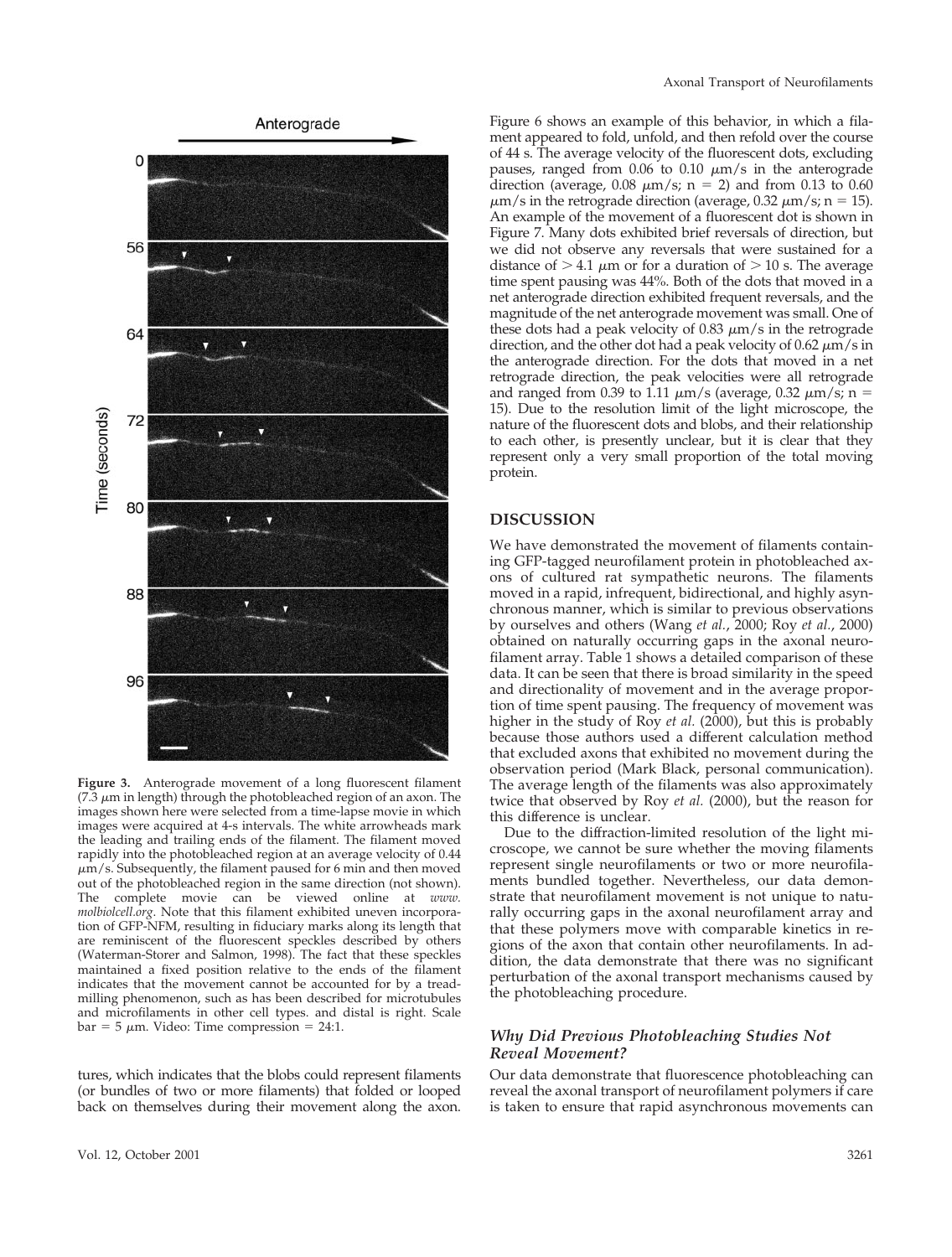

**Figure 4.** Graphical representation of the movements of six representative filaments. The *y*-axis represents the distance of the filament along the axon from its initial location, and the *x*-axis represents the time elapsed since the start of the movie. Anterograde and retrograde movements are represented as positive and negative displacements, respectively. (A) A filament that moved rapidly in an anterograde direction at an average rate of 0.52  $\mu$ m/s for 35 s, paused for 90 s, and then continued to move anterogradely at an average rate of 0.81  $\mu$ m/s. (B) A filament that moved rapidly in an anterograde direction at an average rate of 0.35  $\mu$ m/s for 30 s, paused for 24 s, and then continued to move anterogradely at an average rate of 0.80  $\mu$ m/s. (C) A filament that moved rapidly in an anterograde direction at an average rate of 1.06 m/s for 25 s, then continued to move anterogradely but in a discontinuous manner, pausing frequently. (D) A filament that moved rapidly in an retrograde direction at an average rate of  $1.47 \mu m/s$  for 10 s, paused for  $\sim 115$  s, moved retrogradely again at an average rate of 0.14  $\mu$ m/s for 25 s, paused again for  $\sim$  10 s, and then continued to move retrogradely at an average rate of 1.51  $\mu$ m/s. (E) A filament that moved rapidly in an retrograde direction at an average rate of 1.37  $\mu$ m/s for 16 s, paused for  $\sim$  20 s, and then continued to move retrogradely at an average rate of 1.75  $\mu$ m/s. (F) A filament that moved rapidly in an anterograde direction at an average rate of 0.80  $\mu$ m/s for 15 s, paused for 35 s, and then exhibited several rapid short bursts of movement interrupted by prolonged pauses.

be detected. The key elements of our experimental strategy are as follows: 1) the use of thin axons, which can be bleached sufficiently to allow the detection of the moving polymers without causing photodamage; 2) the use of short time-lapse intervals, which enables the observation of rapid movements; and 3) the use of long bleached regions, which enables entire filaments to be observed while they are moving. In recent years, fluorescence photobleaching appears to have fallen into disfavor for studies on slow axonal transport because of the repeated failure of studies that have used this technique to detect movement (see INTRODUCTION). Our data indicate that the failure of those studies may not have been due to the photobleaching technique per se, but the manner in which it was used. Specifically, we propose that previous photobleaching studies were unable to detect the movement of axonal neurofilaments because they were designed with the expectation of a slow and synchronous movement, and consequently no special effort was made to ensure that rapid and asynchronous movements could be

detected (Brown, 2000). If performed in the manner that we describe, fluorescence photobleaching may actually prove to be a powerful tool for studies on slow axonal transport, and one that may be capable of detecting the axonal transport of other cytoskeletal and cytosolic proteins in addition to neurofilaments.

## *Fluorescence Recovery After Photobleaching*

Previous photobleaching studies on cytoskeletal proteins in axons have observed that the bleached zone gradually recovers its fluorescence. This recovery has been assumed to reflect exclusively the "turnover" of cytoskeletal polymers (i.e., the diffusion of fluorescent cytoskeletal subunits into the bleached region and the exchange of these fluorescent subunits with bleached subunits in the polymers). For example, Hirokawa and colleagues have used laser photobleaching to investigate the turnover of neurofilament polymers in axons of cultured neurons. The average half-time of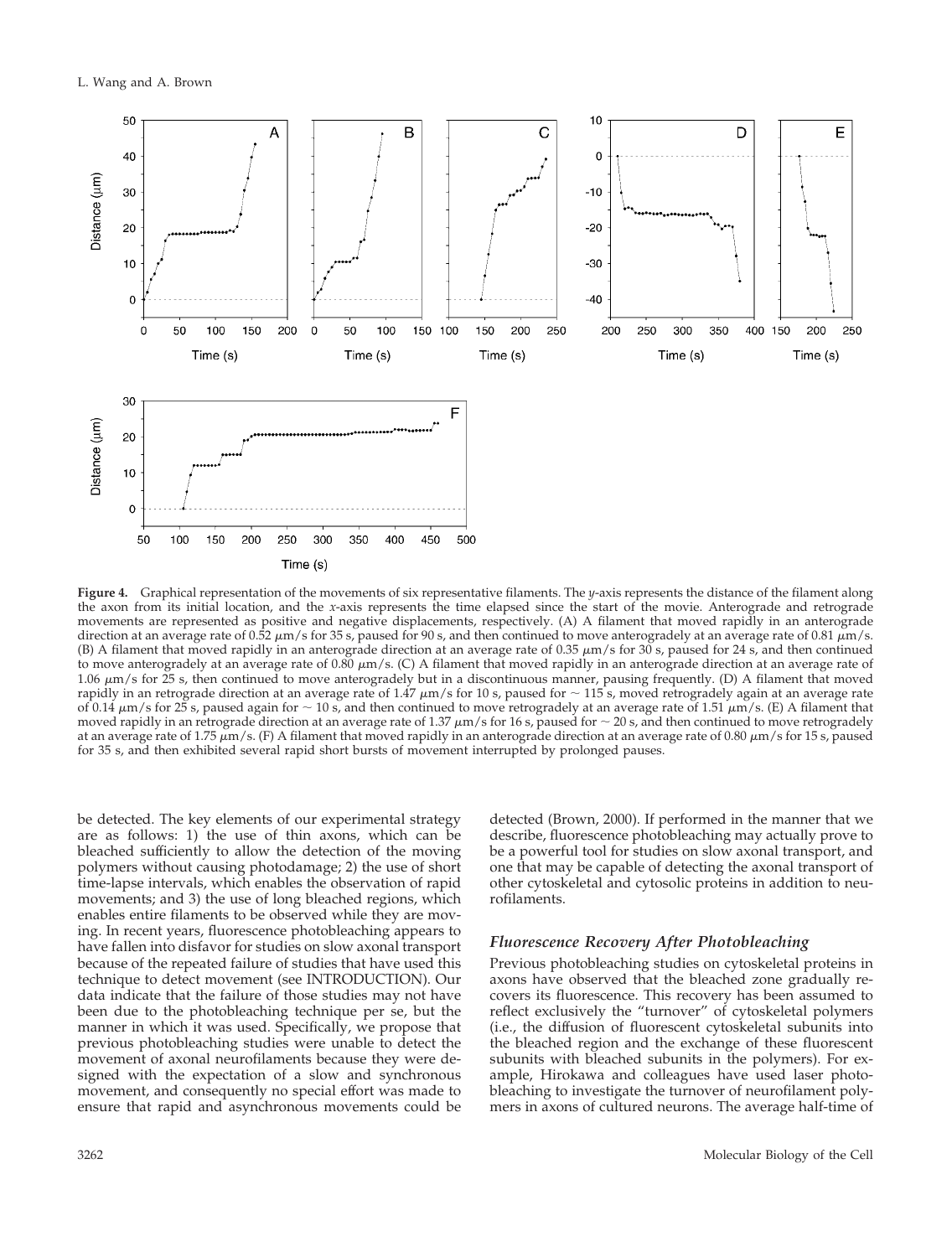

**Figure 5.** Velocities and lengths of moving filaments. (A) A histogram of average velocities (excluding pauses) for all 72 filaments that moved. A filament was considered to have paused if it moved less than one pixel per second (0.0685  $\mu$ m/s), which we estimate to be the precision limit of our measurements. (B) A histogram of peak velocities for all 72 filaments that moved. Peak velocity is defined as the maximum velocity attained in a single time-lapse interval. (C) The lengths of 64 filaments that moved. The other six filaments that moved could not be measured because both ends were never visible in the same image.

recovery was  $\sim$  34 min for NF-L and  $\sim$  19 min for NF-H (Takeda *et al.*, 1994), but the recovery was more rapid in growing axons than in nongrowing axons (Okabe *et al.*, 1993). These data indicated that neurofilaments are dynamic polymers and that the dynamics are modulated by the rate of axonal growth. We have not investigated the recovery of fluorescence after photobleaching in our experimental system, but our observations on the motile behavior of neurofilaments suggest that pausing of fluorescent filaments in the bleached region could contribute to this fluorescence recovery. An example of this can be seen in movie 1 of Wang *et al.* (2000), in which two neurofilaments moved into a naturally occurring gap in the axonal neurofilament array and then paused, filling the gap almost entirely. If the movement of neurofilaments could contribute to the recovery of fluorescence after photobleaching, then it is possible that neurofilaments may turn over more slowly than previously thought, and that differences in the rate of recovery in growing and nongrowing axons could reflect differences in axonal transport in addition to differences in assembly dynamics. Thus, we believe that caution should be exercised in making inferences about neurofilament assembly dynamics based on



**Figure 6.** Folding and unfolding of a fluorescent filament. A short filament is shown that moved into the photobleached region of an axon and then paused and appeared to fold and unfold. The images shown here were selected from a time-lapse movie in which images were acquired at 4-s intervals. The filament appears to fold up on itself by anterograde movement of a filament end (0–20 s), then unfold by anterograde movement of a filament end (20–28 s), and then fold up on itself again by retrograde movement of the same filament end (28–44 s). The fluorescent blob (at 20 s) measured 0.55  $\mu$ m wide and 1.14  $\mu$ m long. The filament behaves as though it is tethered at one end, with the other end oscillating bidirectionally about that tethered point. The white arrowheads mark the moving end of the filament. A movie of this movement can be viewed online at *www.molbiolcell.org*. Proximal is left, and distal is right. Scale bar =  $2.5 \mu$ m. Video: This filament was also unusual in its appearance in that it had a central region that did not contain GFP-NFM, giving the appearance of two filaments separated by a gap (not apparent in the sequence shown above). We cannot exclude the possibility that this represented two separate filaments, but we believed that it most likely represented a single filament because the two fluorescent segments moved perfectly in tandem, both before and after the pause. Note the rapid anterograde movement of a second filament through the bleached region, passing the pausing filament, and the rapid retrograde movement of a third and fourth filament into the distal portion of the bleached region toward the end of the movie. Time compression  $= 24:1$ .

the rate of fluorescence recovery after photobleaching, unless the relative contributions of transport and turnover to the recovery are known.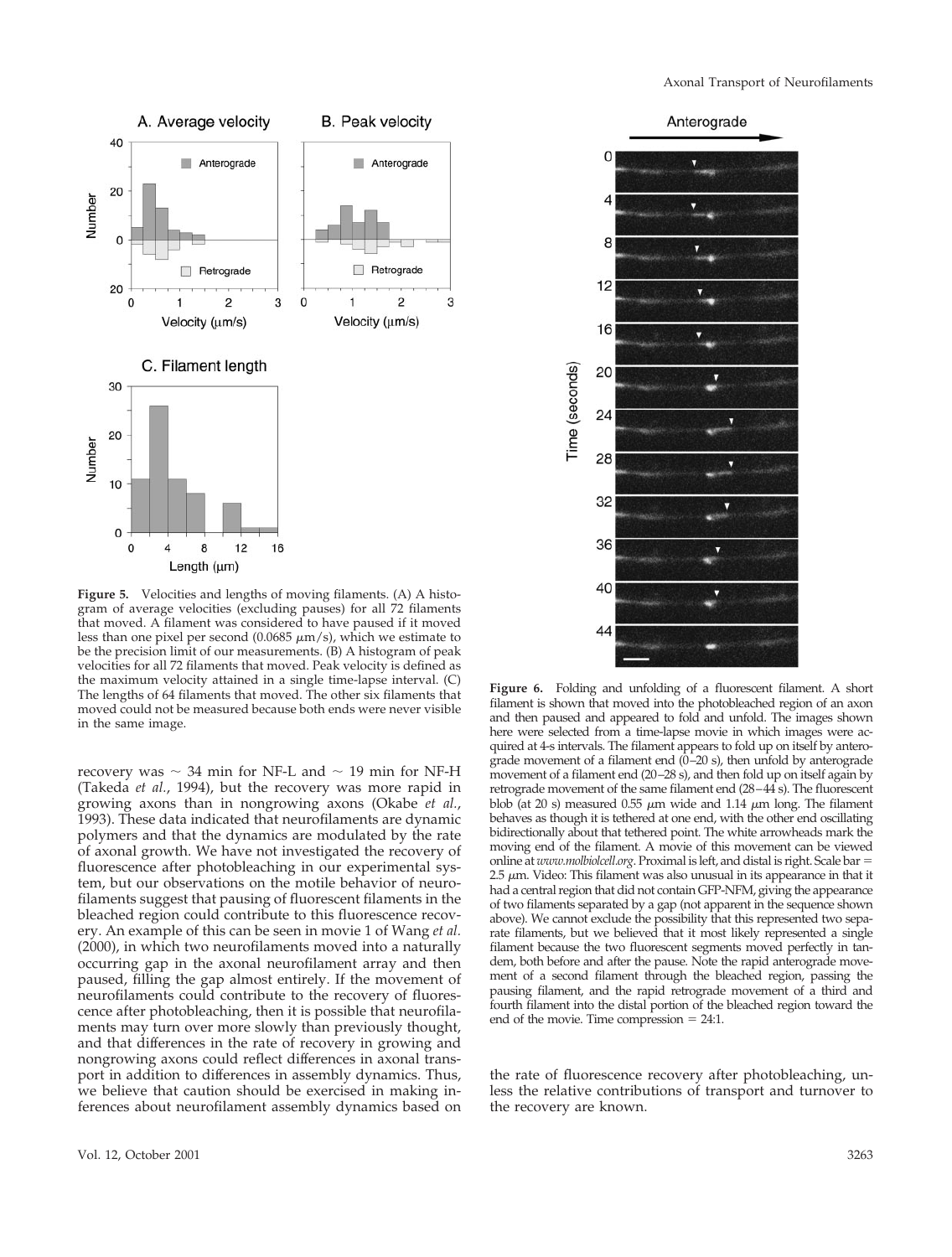

**Figure 7.** Movement of a punctate fluorescent dot within a photobleached axon. The images shown here were selected from a time-lapse movie in which images were acquired at 4-s intervals. The dot measured  $0.3 \mu m$  in diameter, which is approximately equal to the diffraction-limited resolution of the light microscope, and moved retrogradely at an average rate of 0.25  $\mu$ m/s. A movie of this movement can be viewed online at *www.molbiolcell.org*. The white arrowheads mark the location of the dot. Together with the fluorescent blobs, the punctate fluorescent dots represented  $<$  3% of the total fluorescent protein that moved (see text). Proximal is left, and distal is right. Scale bar =  $2.5 \mu m$ . Video: The dot moved rapidly at first, then paused and jiggled backward and forward, exhibiting alternating anterograde and retrograde movements. Such erratic behavior was not unusual for the fluorescent dots. Time compres $sion = 24:1$ .

#### *Comparison of Laser and Nonlaser Photobleaching Methods*

Most photobleaching studies on slow axonal transport have used lasers to bleach the fluorescence, with radiant intensities ranging from 2.7 to 60 MW/m2 and exposures ranging from 8 to 300 ms. In the present study, we used a standard mercury arc lamp with a lower radiant intensity of 600  $kW/m<sup>2</sup>$  and longer exposures ranging from 12 to 60 s. Such exposures are clearly far too long for FRAP studies on diffusion, but they do not appear to be a problem for studies on slow axonal transport because of the infrequent and highly asynchronous nature of the movement. In addition, our approach also has a practical advantage in that it can be performed with a conventional epifluorescence microscope (at a fraction of the cost of laser bleaching equipment), and

the size of the bleached zone can be adjusted readily because it is determined by an aperture diaphragm rather than by a fixed lens. Thus, while lasers clearly offer the advantage of higher radiant intensities and shorter bleaching times, they are not essential for photobleaching studies on slow axonal transport.

### *Neurofilament Proteins Move Predominantly as Assembled Polymers*

In the present study, 79% of the fluorescent structures that moved through the photobleached regions were fluorescent filaments, ranging from 0.7 to 15.8  $\mu$ m in length. The remaining 21% of the moving structures were punctate fluorescent blobs and dots, but due to their small size these structures represented  $<$  3% of the total fluorescent neurofilament protein that moved. In addition, these structures also moved almost exclusively in a retrograde direction. Thus neurofilament polymers represented  $\geq$  97% of the total moving neurofilament protein in these axons, and  $> 99\%$  of the neurofilament protein that moved anterogradely.

The nature and physiological significance of the fluorescent dots and blobs is presently unclear. These structures were more numerous in the present study on photobleached axons (21%) than in our previous study on naturally occurring gaps (5%; see Wang *et al.*, 2000), but they do not appear to be an artifact of the photobleaching process because most of them (15 of 19) originated outside of the photobleached gap and moved into the gap after the bleaching exposure. The fact that we observed more of these structures in our present study could reflect regional differences within the neurons. Our previous study was performed in the most distal regions of the axonal arbor where the axons are thinnest (Wang *et al.*, 2000), whereas in the present study we were not limited to axons that were quite so thin, and thus we generally observed movement in more medial regions of the axonal arbor.

The movement of punctate structures containing neurofilament protein also has been observed in NB2a/d1 neuroblastoma cells by Shea and colleagues (Yabe *et al.*, 1999; Yabe *et al.*, 2001) and in extruded squid axoplasm by Goldman and colleagues (Prahlad *et al.*, 2000). Both groups have proposed that these punctate structures may represent nonfilamentous precursors of neurofilament assembly that are transported along axons in a non-membrane–bound form, which perhaps is analogous to the nonfilamentous vimentin dots that have been observed to move in spreading nonneuronal cells (Prahlad *et al.*, 1998). However, the relationship between the punctate structures observed by the Goldman and Shea labs and the dots and blobs observed in our studies remains to be established. Our observations indicate that filamentous structures can fold up into blob-shaped structures, so it is possible that the blobs could represent short neurofilament polymers that have folded or looped back on themselves during their movement along the axon. On the other hand, it is also possible that the dots and/or blobs could represent autophagosomes, which can incorporate cytoskeletal proteins and have been shown to move in a predominantly retrograde direction in axons of cultured nerve cells (Hollenbeck and Bray, 1986; Hollenbeck, 1993; Chang *et al.*, 1999).

The form in which cytoskeletal proteins move in axons has been the subject of controversy for many years (Baas and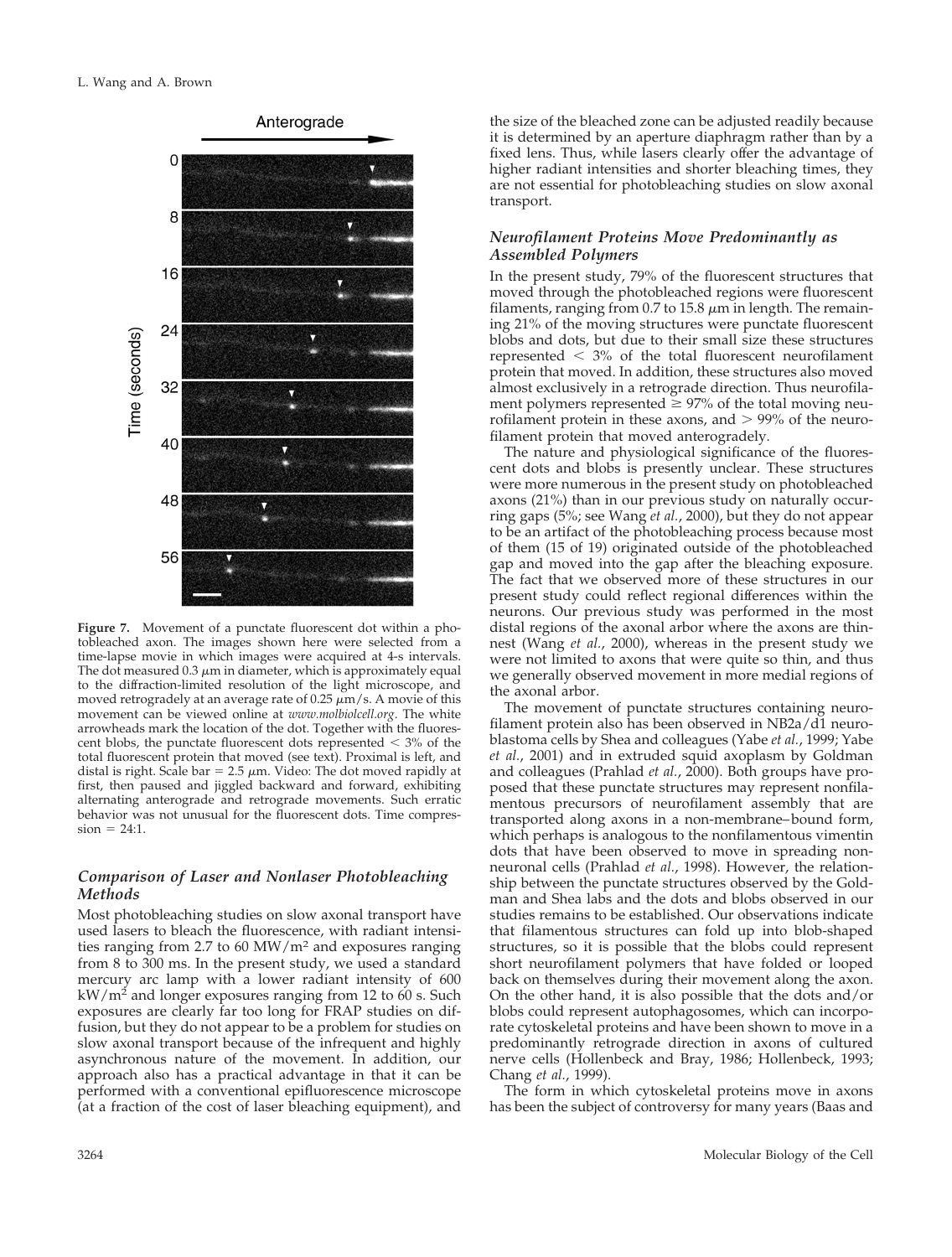|                         | <b>GFP-NFM</b><br>Natural Gaps |            | <b>GFP-NFH</b><br>Natural Gaps |            | <b>GFP-NFM</b><br>Photobleached Gaps |            |
|-------------------------|--------------------------------|------------|--------------------------------|------------|--------------------------------------|------------|
|                         |                                |            |                                |            |                                      |            |
|                         | Anterograde                    | Retrograde | Anterograde                    | Retrograde | Anterograde                          | Retrograde |
| Average velocity        |                                |            |                                |            |                                      |            |
| (excluding pauses)      |                                |            |                                |            |                                      |            |
| Minimum $(\mu m/s)$     | 0.02                           | 0.15       | 0.14                           | 0.11       | 0.15                                 | 0.17       |
| Maximum $(\mu m/s)$     | 1.21                           | 1.82       | 1.70                           | 1.40       | 1.26                                 | 1.35       |
| Average $(\mu m/s)$     | 0.38                           | 0.49       | 0.67                           | 0.57       | 0.56                                 | 0.62       |
| n                       | 57                             | 12         | 52                             | 21         | 50                                   | 22         |
| Peak velocity           |                                |            |                                |            |                                      |            |
| Minimum $(\mu m/s)$     | 0.17                           | 0.21       | 0.33                           | 0.20       | 0.36                                 | 0.48       |
| Maximum $(\mu m/s)$     | 1.69                           | 2.28       | 2.16                           | 2.98       | 1.70                                 | 2.77       |
| Average $(\mu m/s)$     | 0.74                           | 0.89       | 1.14                           | 1.33       | 1.07                                 | 1.52       |
| n                       | 57                             | 12         | 42                             | 20         | 50                                   | 22         |
| Direction of movement   | 83%                            | 17%        | 71%                            | 29%        | 69%                                  | 31%        |
| Net velocity (excluding | $0.23 \ \mu m/s$               |            | $0.30 \mu m/s$                 |            | $0.18 \ \mu m/s$                     |            |
| pauses)                 | anterograde                    |            | anterograde                    |            | anterograde                          |            |
| Average time pausing    | 73%                            |            | 80%                            |            | 67%                                  |            |
| Filament length         |                                |            |                                |            |                                      |            |
| Minimum $(\mu m)$       | 1.0                            |            | 1.5                            |            | 0.7                                  |            |
| Maximum $(\mu m)$       | 15.8                           |            | 39                             |            | 15.8                                 |            |
| Average $(\mu m)$       | 4.1                            |            | 9.8                            |            | 4.5                                  |            |
| n                       | 64                             |            | 44                             |            | 64                                   |            |
| Frequency of movement   | 0.20                           |            | 0.28                           |            | 0.15                                 |            |
| (movements/min)         |                                |            |                                |            |                                      |            |
| Reference               | Wang et al. (2000)             |            | Roy et al. (2000)              |            | This article                         |            |

**Table 1.** Motile behavior of neurofilaments in naturally occurring and photobleached gaps

Direct comparison of these data is possible because all three studies used very similar criteria for their analyses. Net velocity (excluding pauses) was calculated by averaging all the anterograde and retrograde movements, considering anterograde movements as positive velocities and retrograde movements as negative velocities. Direction of movement refers to the net direction of movement for the period that the filament was tracked. To calculate the average time spent pausing, the number time intervals in which the filaments moved  $< 0.0685$  $\mu$ m/s was divided by the total number of time intervals.

Brown, 1997; Hirokawa *et al.*, 1997). Some have argued for the movement of assembled polymers (Tytell *et al.*, 1981; Lasek *et al.*, 1984; Lasek, 1986; Terasaki *et al.*, 1995; Ahmad and Baas, 1995; Yu and Baas, 1995; Yu *et al.*, 1996; Slaughter *et al.*, 1997; Ahmad *et al.*, 1998; Galbraith *et al.*, 1999), whereas others have argued for the movement of subunits or small oligomers (Bamburg *et al.*, 1986; Sabry *et al.*, 1995; Takeda *et al.*, 1995; Terada *et al.*, 1996; Funakoshi *et al.*, 1996; Miller and Joshi, 1996; Galbraith *et al.*, 1999; Chang *et al.*, 1999; Terada *et al.*, 2000). It is possible that neurofilament proteins could be transported in both filamentous and nonfilamentous forms in axons, but our observations (Wang *et al.*, 2000; present study) and those of Roy *et al.* (2000) on GFP-tagged neurofilament proteins suggest that neurofilament polymers are the predominant form in which these proteins are transported, at least in cultured rat sympathetic neurons.

#### *How Do Neurofilament Polymers Move in Axons?*

The rapid rate at which neurofilaments move in axons suggests that these polymers could be conveyed by molecular motor proteins similar to those that move membranous organelles in fast axonal transport. In support of this, dynein, dynactin, and several putative kinesin-related proteins all have been shown to copurify with the neurofilaments from bovine spinal cord, and antibodies and pharmacological inhibitors of dynein have been shown to partially inhibit the movement of neurofilaments along microtubules in vitro (Shah *et al.*, 2000). Kinesin also has been shown to colocalize with motile punctate structures containing neurofilament protein in NB2a/d1 neuroblastoma cells (Yabe *et al.*, 1999) and in extruded squid axoplasm (Prahlad *et al.*, 2000). These observations lend support to the possibility that axonal neurofilaments (and also perhaps other neurofilament protein– containing structures) may move along microtubules, propelled by the action of dynein- and kinesin-related proteins. Precedent for such a motile mechanism comes from studies on vimentin, which associates with microtubules in a kinesin-dependent manner (Gyoeva and Gelfand, 1991; Liao and Gundersen, 1998; Kreitzer *et al.*, 1999) and is believed to be transported along microtubules by kinesin in nonneuronal cells (Prahlad *et al.*, 1998). Thus, the principal difference between fast and slow axonal transport may not be the motile mechanism per se, but rather the frequency of movement and the nature of the cargo (Brown, 2000).

The significance of the retrograde movement of neurofilaments in axons is presently unclear. It is possible that there are distinct populations of anterogradely and retrogradely moving neurofilaments, as has been proposed by Griffin and colleagues (Glass and Griffin, 1991; Watson *et al.*, 1993; Glass and Griffin, 1994), but experiments on the accumulation of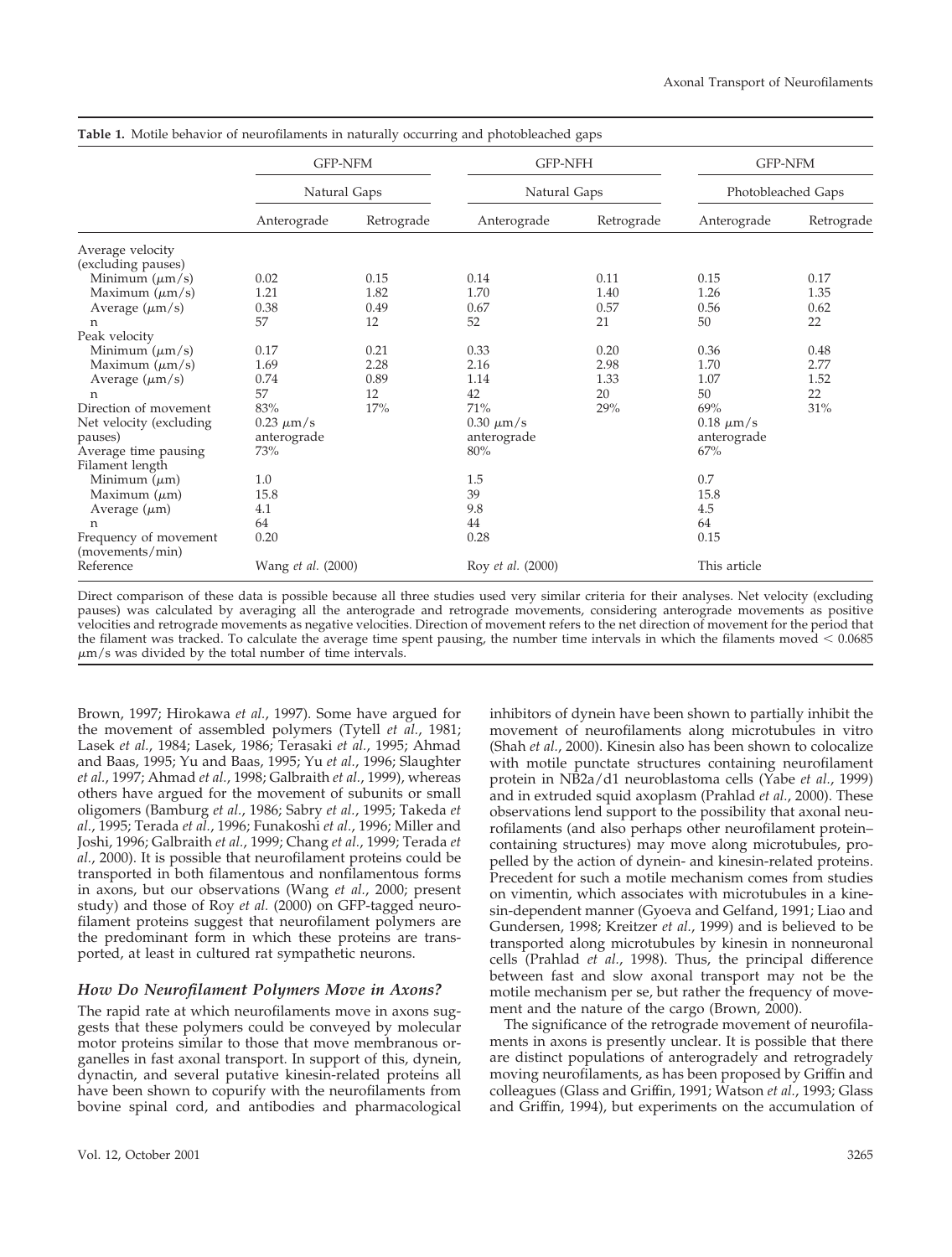axonally transported neurofilament proteins at axonal constrictions indicate that any net retrograde component does not exceed 5% of the total transported protein (Koehnle and Brown, 1999). This suggests that many of the retrogradely moving neurofilaments that we observed eventually reversed direction and moved in a net anterograde direction. We were unable to test this hypothesis directly because we could only track filaments for short periods of time, but our analyses do indicate that sustained reversals were actually relatively rare. For example, we observed a total of 156 min of movement for the 72 filaments that we analyzed, yet we did not observe a single reversal that was sustained for more than 4.1  $\mu$ m or 5 s. Even when the movement of a neurofilament was interrupted by a prolonged pause, the direction of movement after the pause was almost always the same as the direction of movement before the pause. These observations suggest that most neurofilaments have a preferred direction of movement that can persist for many minutes regardless of whether the filament moves or pauses. One possible explanation for this behavior is that neurofilaments may be capable of forming persistent associations with motor proteins of a particular directionality. Whether such associations exist and how they might be regulated are intriguing questions for future study.

A striking feature of the movement of neurofilaments in axons, which is confirmed by the present study, is that these polymers spend most of their time not moving. For example, in the present study the filaments that we tracked spent 67% of their time pausing, and this is likely to be an underestimate for the entire neurofilament population because we restricted our analyses to filaments that moved and excluded filaments that remained paused throughout the entire observation period. In fact, comparison of the average rate of movement of neurofilaments with the average rate of movement of slow axonal transport (obtained from radioisotopic pulse labeling studies) suggests that neurofilaments may actually spend as much as 99% of their time pausing during their journey along the axon (Brown, 2000). This has important implications for the mechanism of slow axonal transport because it indicates that the overall transport rate is determined not only by the rate at which the filaments move, but also the proportion of their time that they spend moving. Thus, while it is clearly important to understand the molecular mechanism of movement, a complete understanding of the mechanism of slow axonal transport will also require an understanding of the molecular mechanism of pausing.

#### **ACKNOWLEDGMENTS**

We thank Yanping Yan for her assistance with the data analysis and Simona Aizicovici for technical assistance. This research was funded by a grant from the National Institute of Neurological Disorders and Stroke to A.B.

#### **REFERENCES**

Ahmad, F.J., and Baas, P.W. (1995). Microtubules released from the neuronal centrosome are transported into the axon. J. Cell Sci. *108*, 2761–2769.

Ahmad, F.J., Echeverri, C.J., Vallee, R.B., and Baas, P.W. (1998). Cytoplasmic dynein and dynactin are required for the transport of microtubules into the axon. J. Cell Biol. *140*, 391–401.

Baas, P.W., and Brown, A. (1997). Slow axonal transport: the polymer transport model. Trends Cell Biol. *7*, 380–384.

Bamburg, J.R., Bray, D., and Chapman, K. (1986). Assembly of microtubules at the tip of growing axons. Nature *321*, 788–790.

Brown, A. (2000). Slow axonal transport: stop and go traffic in the axon. Nat. Rev. Mol. Cell. Biol. *1*, 153–156.

Brown, A., Slaughter, T., and Black, M.M. (1992). Newly assembled microtubules are concentrated in the proximal and distal regions of growing axons. J. Cell Biol. *119*, 867–882.

Chang, S., Svitkina, T.M., Borisy, G.G., and Popov, S.V. (1999). Speckle microscopic evaluation of microtubule transport in growing nerve processes. Nat. Cell. Biol. *1*, 399–403.

Chang, S.H., Rodionov, V.I., Borisy, G.G., and Popov, S.V. (1998). Transport and turnover of microtubules in frog neurons depend on the pattern of axonal growth. J. Neurosci. *18*, 821–829.

Funakoshi, T., Takeda, S., and Hirokawa, N. (1996). Active transport of photoactivated tubulin molecules in growing axons revealed by new electron microscopic analyses. J. Cell Biol. *133*, 1347–1354.

Galbraith, J.A., Reese, T.S., Schlief, M.L., and Gallant, P.E. (1999). Slow transport of unpolymerized tubulin and polymerized neurofilament in the squid giant axon. Proc. Natl. Acad. Sci. USA *96*, 11589–11594.

Glass, J.D., and Griffin, J.W. (1991). Neurofilament redistribution in transected nerves: evidence for bidirectional transport of neurofilaments. J. Neurosci. *11*, 3146–54.

Glass, J.D., and Griffin, J.W. (1994). Retrograde transport of radiolabeled cytoskeletal proteins in transected nerves. J. Neurosci. *14*, 3915–3921.

Gyoeva, F.K., and Gelfand, V.I. (1991). Coalignment of vimentin intermediate filaments with microtubules depends on kinesin. Nature *353*, 445–448.

Hawrot, E., and Patterson, P.H. (1979). Long-term culture of dissociated sympathetic neurons. Methods Enzymol. *58*, 574–584.

Hirokawa, N., Terada, S., Funakoshi, T., and Takeda, S. (1997). Slow axonal transport: the subunit transport model. Trends Cell Biol. *7*, 384–388.

Hollenbeck, P.J. (1993). Products of endocytosis and autophagy are retrieved from axons by regulated retrograde organelle transport. J. Cell Biol. *121*, 305–315.

Hollenbeck, P.J., and Bray, D. (1986). Rapidly transported organelles containing membrane and cytoskeletal components: their relation to axonal growth. J. Cell Biol. *105*, 2827–2835.

Keith, C.H. (1987). Slow transport of tubulin in the neurites of differentiated PC12 cells. Science *235*, 337–339.

Koehnle, T.J., and Brown, A. (1999). Slow axonal transport of neurofilament protein in cultured neurons. J. Cell Biol. *144*, 447–458.

Kreitzer, G., Liao, G., and Gundersen, G.G. (1999). Detyrosination of tubulin regulates the interaction of intermediate filaments with microtubules in vivo via a kinesin-dependent mechanism. Mol. Biol. Cell *10*, 1105–18.

Lasek, R.J. (1986). Polymer sliding in axons. J. Cell Sci. Suppl. *5*, 161–179.

Lasek, R.J., Garner, J.A., and Brady, S.T. (1984). Axonal transport of the cytoplasmic matrix. J. Cell Biol. *99*, 212s–221s.

Liao, G.J., and Gundersen, G.G. (1998). Kinesin is a candidate for cross-bridging microtubules and intermediate filaments: selective binding of kinesin to detyrosinated tobulin and vimentin. J. Biol. Chem. *273*, 9797–9803.